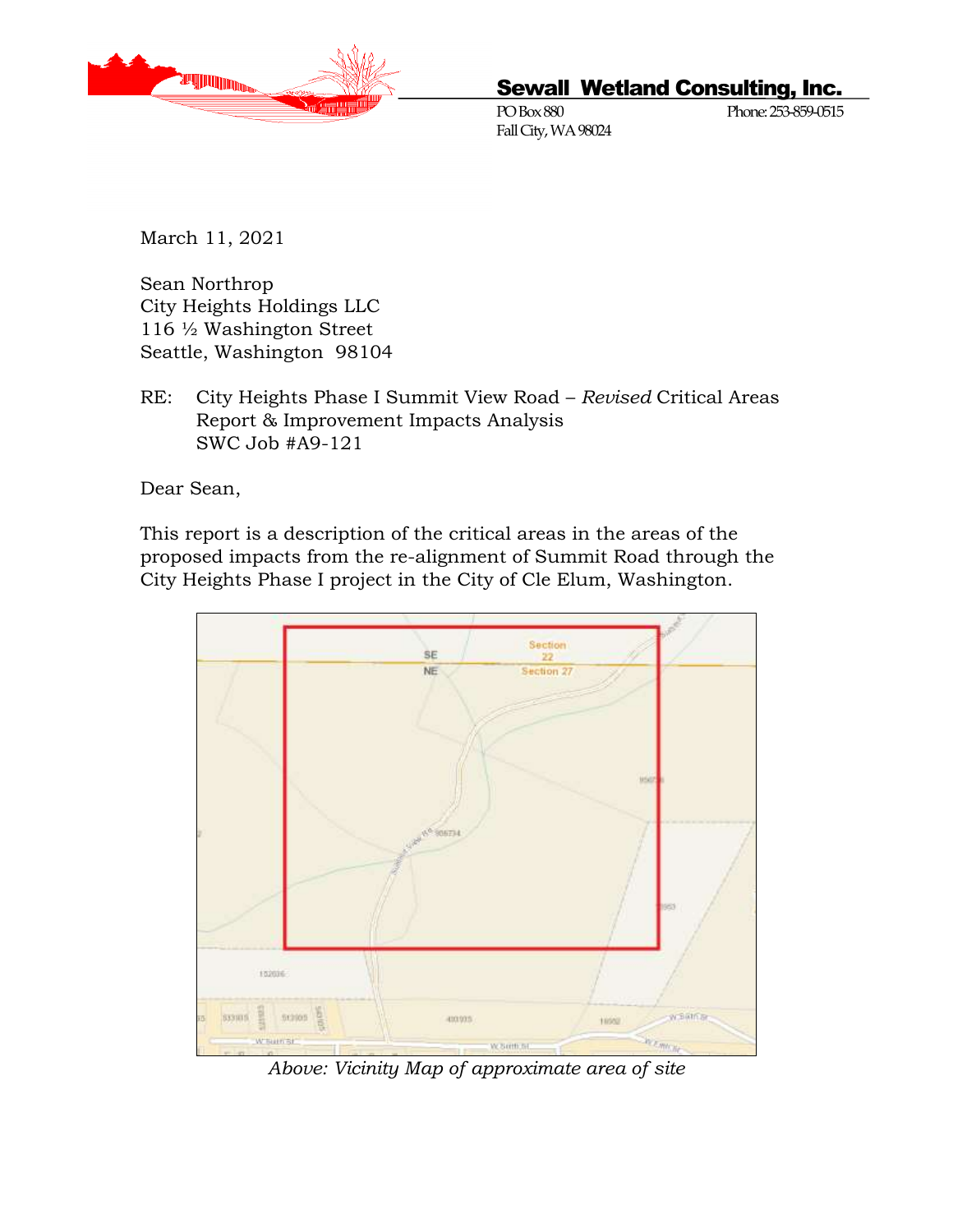Specifically, this report addresses the portion of the project depicted on the Blueline plans titles "*Critical Area Crossing- City Heights Phase I (PDDS B7 & C)*" dated 7-29-20. This report is an update to portions of the Sewall Wetland Consulting, Inc. October 26, 2009 "City Heights – City of Cle Elum – Wetlands and Wildlife Habitat Report". This report was reviewed and approved as part of the EIS process at that time. In the approved City Heights Annexation and Development Agreement (see attached), the buffers and classifications of the wetlands and streams were vested at that time.

City Heights is an approved Planned Mixed Use development that is approved to be built out in phases. City Ordinance 1353 (Planned Action Ordinance- November 8, 2011) and the November 2011 City Heights Annexation and Development Agreement (DA) include parameters for vesting, development standards, and project options and obligations among other things. The DA vests the project to code in effect as of November 8, 2011. Per DA Appendix B, Critical Areas (Title 18).1 "*The critical area designations and delineations set forth in the EIS shall be deemed the final determination of the identification, designation, and extent of critical areas and boundaries for purposes of applying and implementing the provisions of city the City's critical area ordinance(s) set forth in Title 18 of CEMC*." An excerpt from Appendix B has been attached to this letter for reference.



*Above: Aerial photograph from Kittitas Mapsifter website.*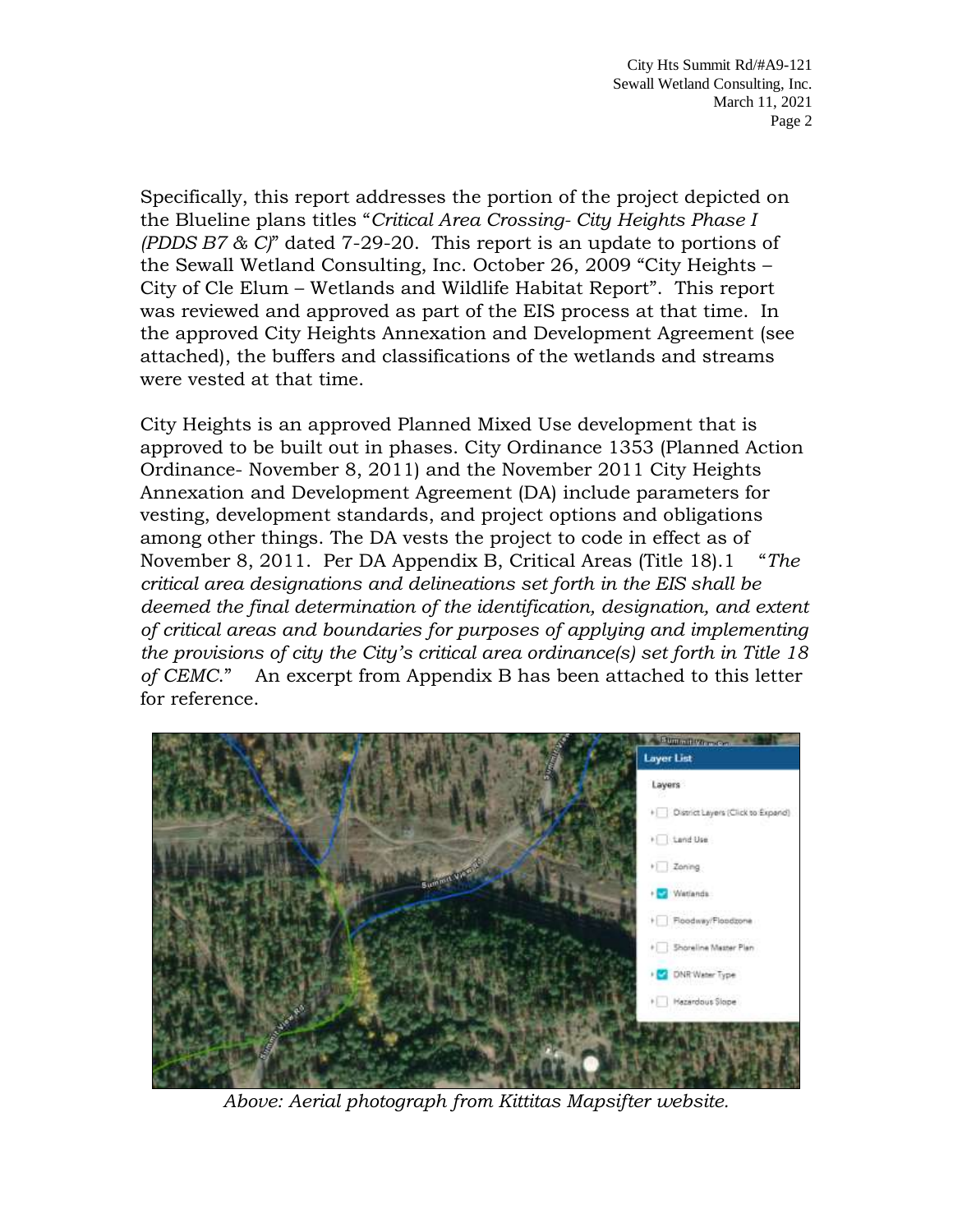#### **METHODOLOGY**

Ed Sewall of Sewall Wetland Consulting, Inc. inspected the site and areas within 200' of the site in June and July of 2009, as well as on June 2, 2020. The site was reviewed for the presence of wetlands and streams. The site was reviewed using methodology described in the *Regional Supplement to the Corps of Engineers Wetland Delineation Manual:*  Arid West Region (Version 2.0) (USACOE September 2008) as required by the US Army Corps of Engineers starting in June of 2009. This is the methodology currently recognized by the Kittitas County for wetland determinations and delineations. The site was also reviewed using methodology described in Soil colors were identified using the 1990 Edited and Revised Edition of the *Munsell Soil Color Charts* (Kollmorgen Instruments Corp. 1990.

#### **OBSERVATIONS**

#### *Existing Site Documentation.*

Prior to visiting the site, a review of several natural resource inventory maps was conducted. Resources reviewed included the National Wetland Inventory Map, WA DNR Fpasr stream mapping website, and the Kittitas County Taxsifter website and the NRCS Soil Survey online mapping and Data.

## **WADNR Fpars stream Typing Website**

The WADNR Fpars Stream Typing website depicts a Type F stream passing through the site at both crossings. Note, many of these streams in this inventory are interpolated from aerial photographs and topographical mapping with no field verification.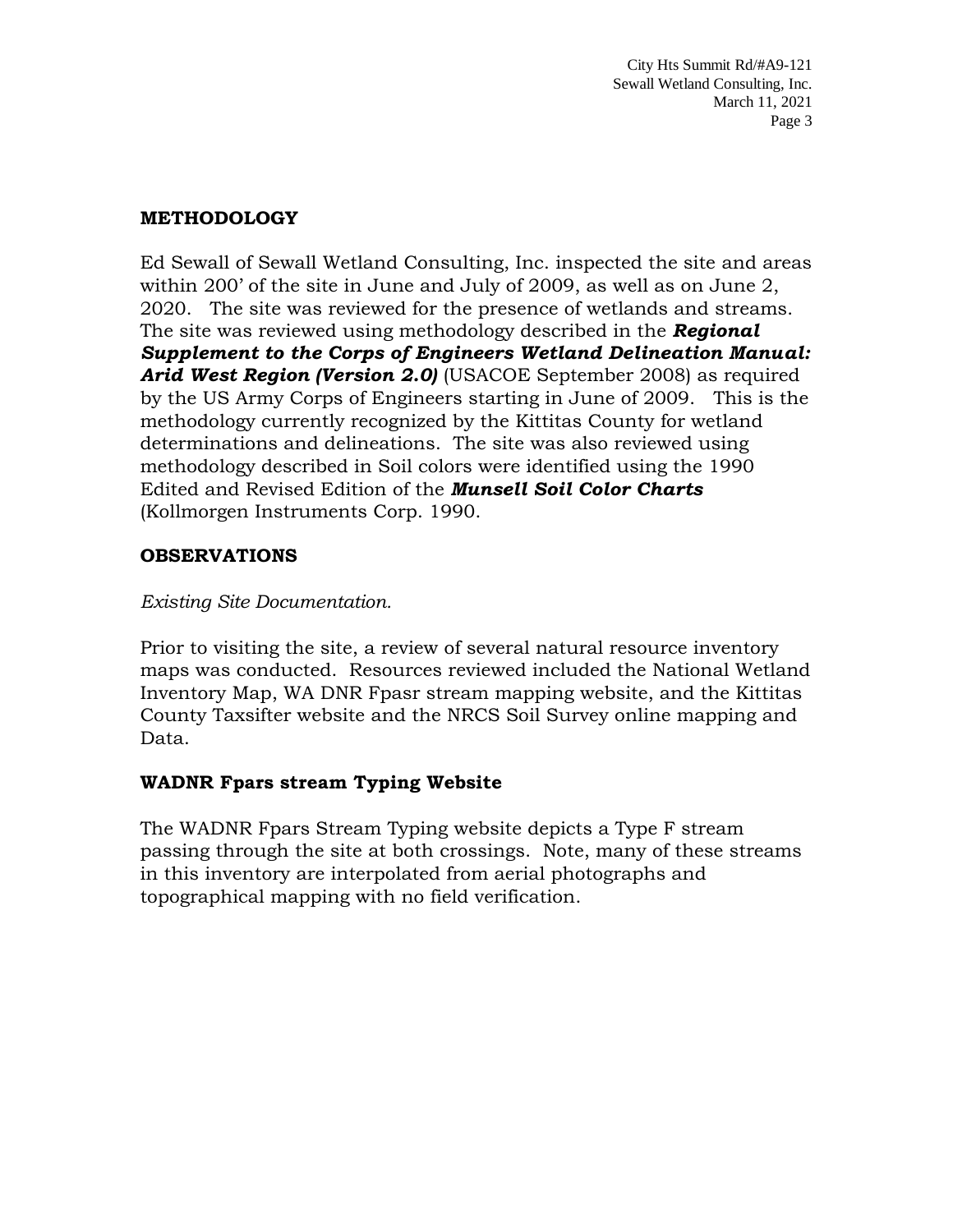

*Above: WADNR Fpars Stream mapping of the site.*

# **National Wetlands Inventory (NWI)**

The NWI map depicts streams as shown on the WADNR Fpars mapping and is a carryover from that inventory. As detail in the online data, this mapping was done through "photointerpretation" using a 1:50,000 scale color infrared photograph taken in 1983. No field verification was done for this inventory area.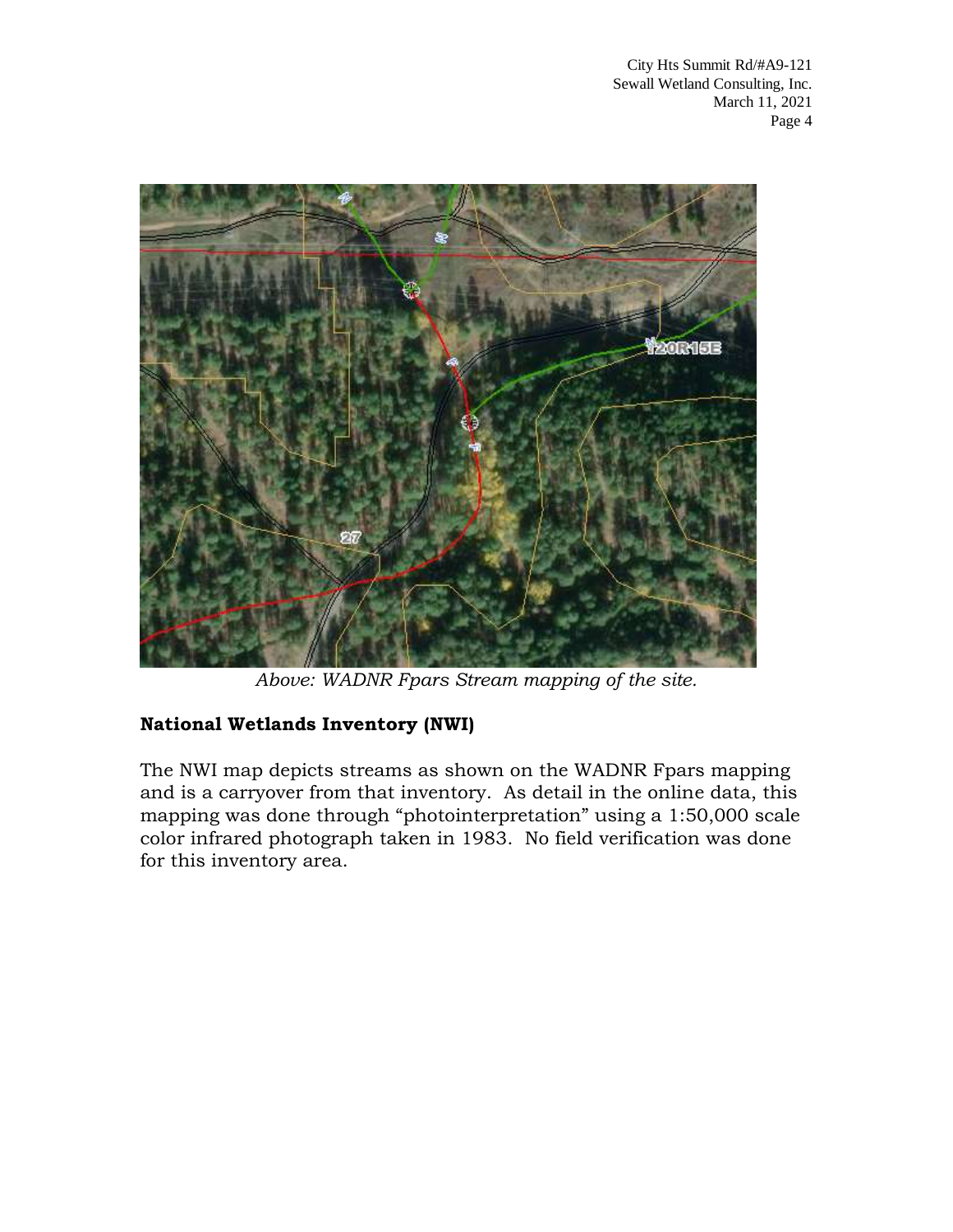

*Above: NWI map of the area of the site*

# **Soil Survey**

According to the NRCS Soil Mapper website, the areas of the crossings area mapped as Teanaway ashy loam, 10%-25% slopes, and Roslyn ashy loam, 0%-5% slopes. Neither of these soils types are considered a wetland soil according to the publication Hydric Soils of the United States (USDA NTCHS Pub No.1491, 1991).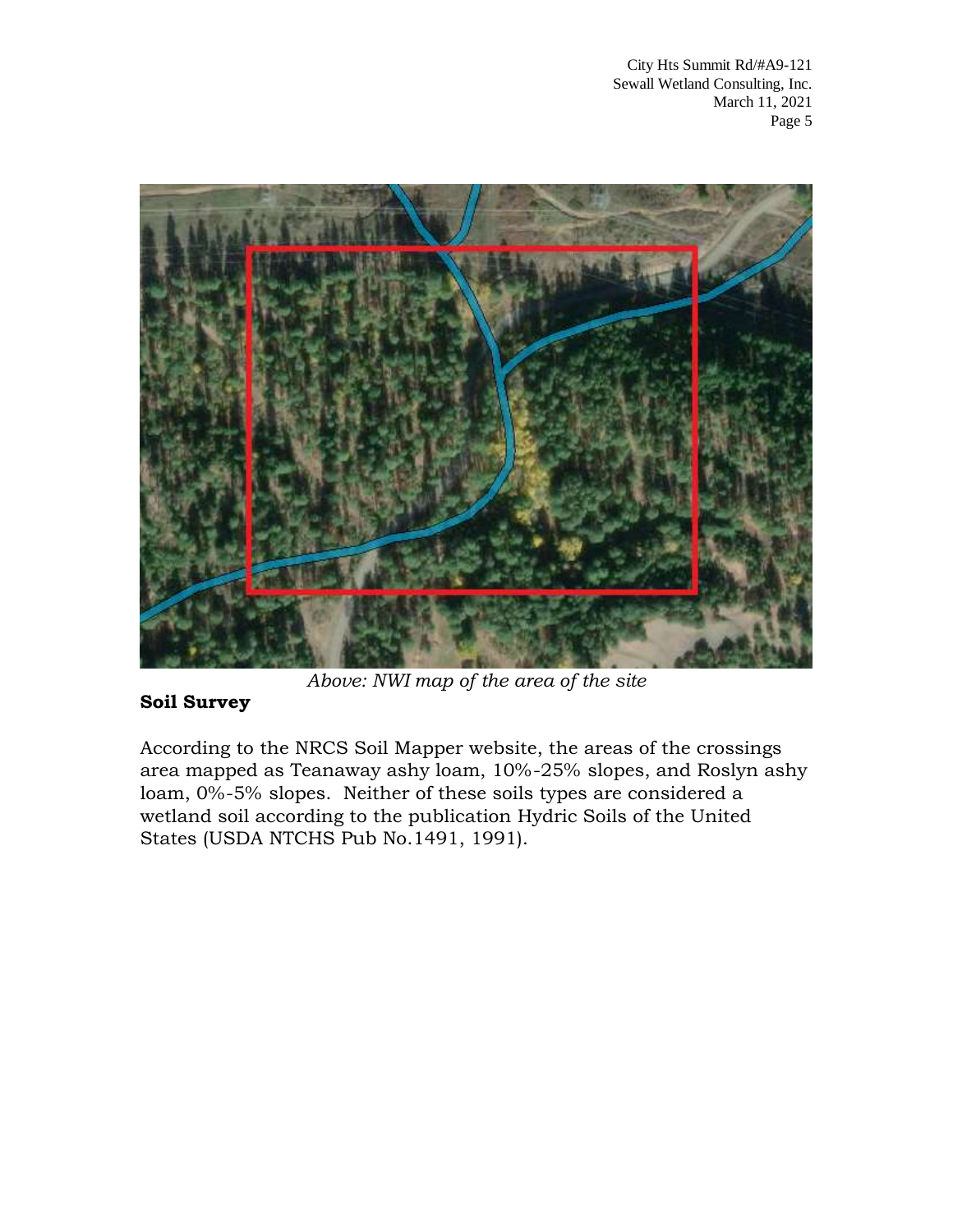

*Above: NRCS soil map of the site.*

## **Field observations**

Stream C, Wetland C

## *Stream C*

Stream C is an intermittent stream channel which passes under Summit Road in two locations. This stream has had substantial modification/alteration as it passes through the site.

The upper, north end of the stream under the power line is a diffuse meandering channel that passes through Wetland B with no well-defined channel except where it exists a culvert under a power line access road at the north edge of the site. This area has been disturbed by clearing as well as off-road vehicle disturbance consisting of tire ruts. Water sheet flows through Wetland B and enters a large, sand filled culvert under Summit View Road before discharging into Wetland C. There is no defined channel through Wetland C although water ponds and follows tire ruts in the wetland to a defined channel outlet at the south end of the wetland. At the south end of Wetland C, a ditched channel funnels flow to the southwest. The OHWM of the channel was flagged in 2009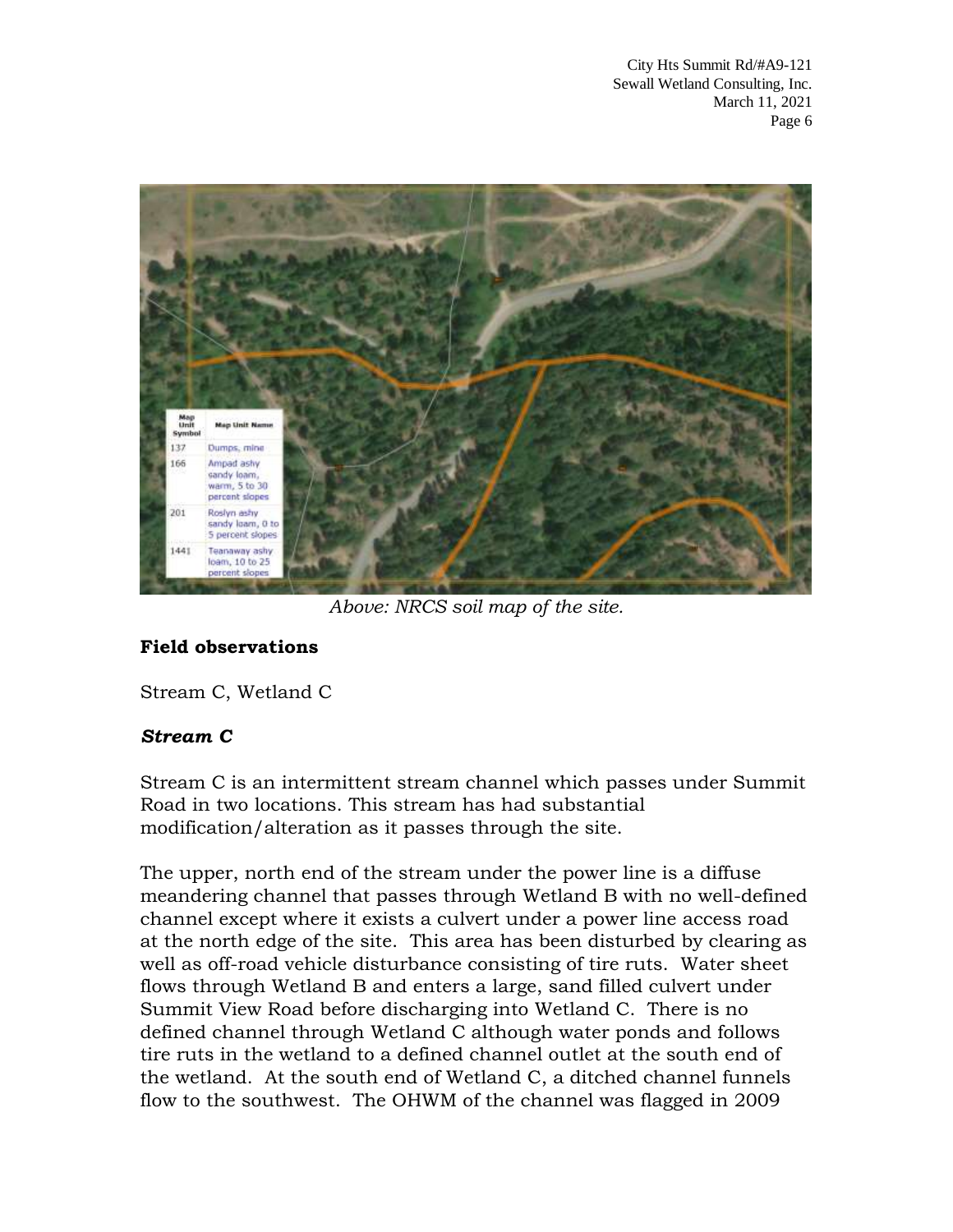with flags OHWM NC1-NC33 and OHWM SC1-SC33. The stream passes back under Summit View and then travels in a deeply dug and incised ditch, as well as through an old mine control structure, to the southwest. The channel then appears to spread out and follow an old road bed and most likely infiltrate in this area. Past this diffuse area with no apparent channel, a stream bed becomes visible again as a narrow (18") channel before passing back though an 18"-24" culvert under a gravel driveway to the south. The stream then appears to sheet flow into a meadow with no apparent defined stream bed before appearing to enter Crystal Creek near the Coal Mine trail. The channel is highly modified and doesn't appear that fish could possibly utilize the diffuse and narrow channel which appears to be primarily a channel that flows only during snow melt in the spring. Conversations with a neighbor in 2009 also indicate that much of the water that discharges from this channel infiltrates under the gravel driveway near its southwest end migrating south under the roadbed into the meadow below. He stated little flow actually goes through the culvert.

Historically this channel appears to have gone south from Wetland C and down through the ravine and stream channel near Stafford Street.

The WADNR Fpars Maps indicate this is a Type F water, which indicates some use by fish. This appears based upon the fact that the channel is <16% slope and greater than 3' in width. Although it is unlikely fish could ever use this channel, and we have never observed any fish using the channel, WDFW has indicated they would continue to call this a Type F water as it meets the presumption of fish use due to slope <16% and width  $>3'$ .

This stream was identified as a Type 4 water as identified under the Code which this project is vested. Typically, Type 4 streams have a 25' buffer in the City of Cle Elum measured from the OHWM under the 2009 vested Code.

# *Wetland C*

Wetland C is a forested wetland located in the Steam C riparian corridor at the north edge of the limits of this Phase of the project. This wetland is an apparent historic excavation presumably related to past mining operations. The wetland is defined by steep sides and a large fill berm at its south end. The bottom of the wetland is flat and has been disturbed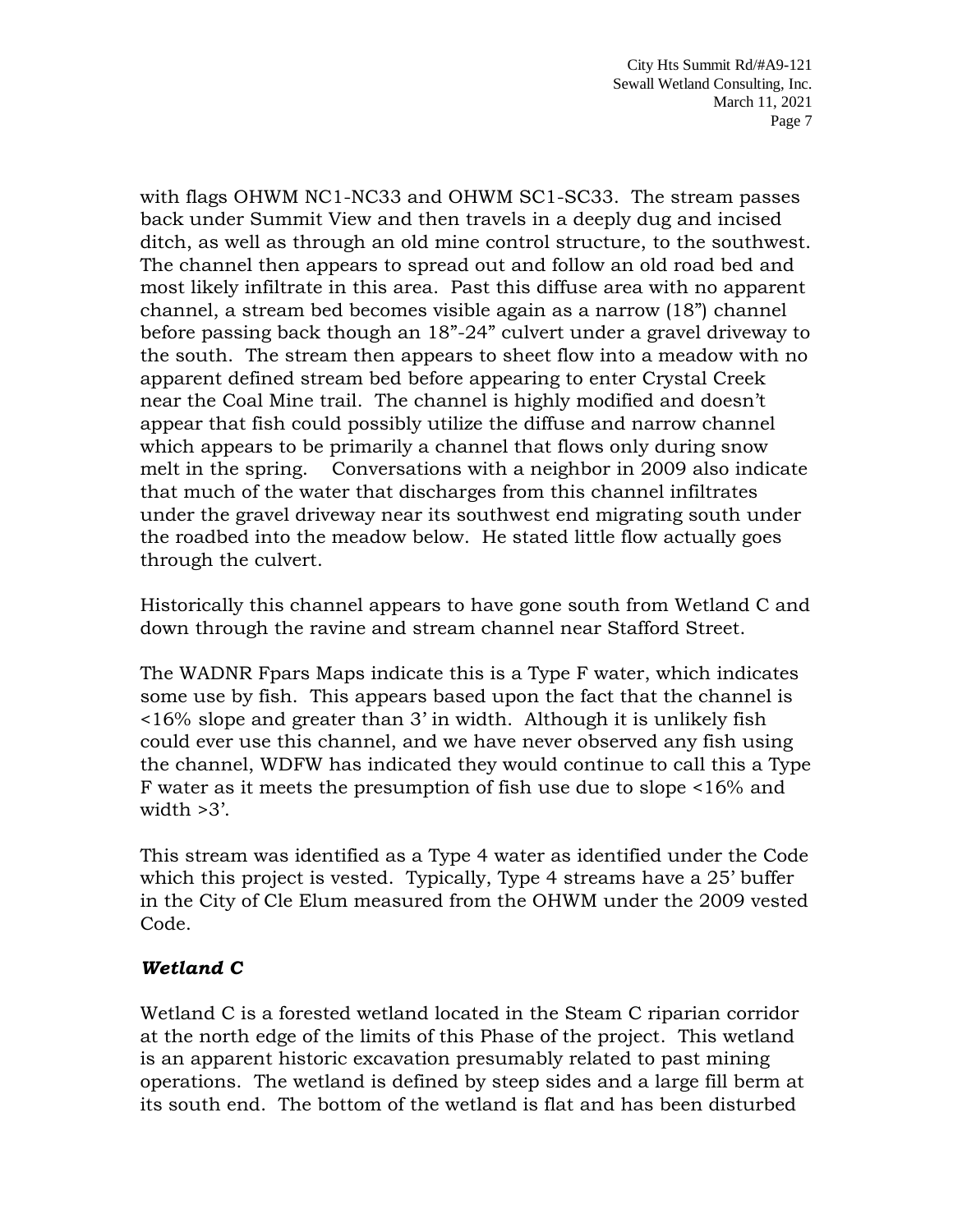by trucks "mudding" in the bottom creating ruts and bare This wetland was flagged in 2009 with pink flags labeled C1-C18. The wetland edge remains the same as observed in 2009.

This wetland appears to have a very short seasonally flooded period which creates wetland conditions. The wetland get its hydrology primarily from the discharge of Stream C, which enters the wetland on the north at Summit Road from Wetland B (located outside the limits of this Phase) and spreads out through the bottom of the wetland.

The wetland is vegetated with an overstory of cottonwood with a sparse understory of willow, and red-osier dogwood with little in the herb strata other than quackgrass around the perimeter.

Soil pits excavated within the wetland revealed a mix of laminar silts indicating significant recent soil migration into the area. The soil was found to be saturated at a depth of -6" from the surface. Soils were found to have a matrix color of 10YR 3/2 with few, fine faint redoximorphic concentrations.

Using the vested City of Cle Elum Code from 2009, (which utilizes the older 1991 Washington Department of Ecology Wetland Rating System), Wetland C received a total score of 22 points indicating a Category II wetland. According to the vested Chapter 18.01.460 of City Code, Category II wetlands have a 100' buffer measured from the wetland edge.

## *Proposed Project*

The proposed realignment of Summit View Road will occur starting at West 6th Street near its intersection of Reed Street and reconnect to the existing Summit View Road Alignment to the north.

There are three (3) impacts to critical areas/buffers from this proposed road re-alignment;

- 1) Proposed Crossing of Stream C with an arch pipe culvert.
- 2) Proposed Crossing of Stream C with a small footbridge and hanging utilities.
- 3) Proposed Stormwater outfall to buffer of Stream C.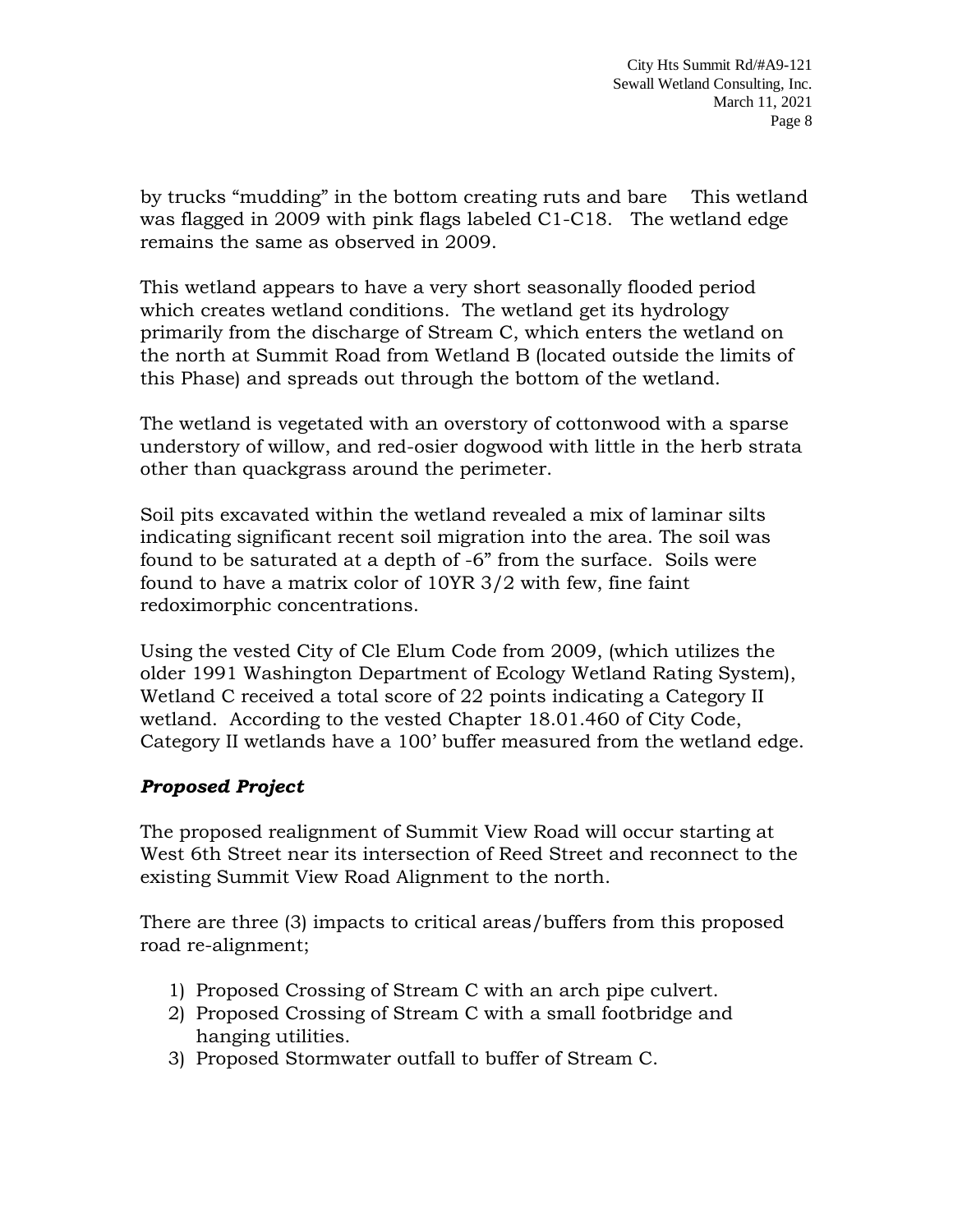#### *Impact 1. Proposed Crossing of Stream C with an arch pipe culvert.*

The proposed alignment would cross Stream C, a previously identified Type 4 stream with a 25' buffer, to the east of the current crossing. As described above, the project is currently grandfathered under the old Code rating and buffers approved in the EIS process. This stream under current WDFW nomenclature would now be classified as a Type F stream.

The proposed crossing would be accomplished with an 11' wide bottomless culvert or as permitted by WDFW through the HPA process (see attached drawing – Blueline Group Sheets CA-01-CA-03, dated 7-29- 20). Though the project is vested to prior City Code, the HPA is reviewed under current state regulation under the purview of WDFW.

This crossing is in an area of an informal mountain bike park and is a heavily disturbed area. The channel is a well-defined dug ditch in the crossing area that is dry most of the year except in the spring when snow melt occurs. To minimize impacts to the stream corridor the proposed arched culvert will span the OHWM of the stream. Proposed underground utilities which cannot fit over the culvert will be installed at the existing stream crossing which is already culverted.

The existing stream crossing is located 150 downstream of the proposed new culvert and consists of a 4' plastic pipe under the existing paved Summit View Road. This existing crossing will remain as it allows proposed utilities to be installed beneath the culvert without adversely impacting an open channel. The roadway will be converted from its current 18' full time paved roadway to a 12' gravel path that will double as a service road subject to only occasional use by City personnel as needed to inspect and maintain underground utilities in the corridor.

The new road crossing will impact 2,394sf of stream buffer. There will also be 553sf of temporary buffer impacts that result from grading.

Under Cle Elum Municipal Code Chapter 18.01.070.A.2, impact sequencing must meet the following critieria;

*2. Mitigation plans shall include a discussion of mitigation alternatives (sequencing) as they relate to:*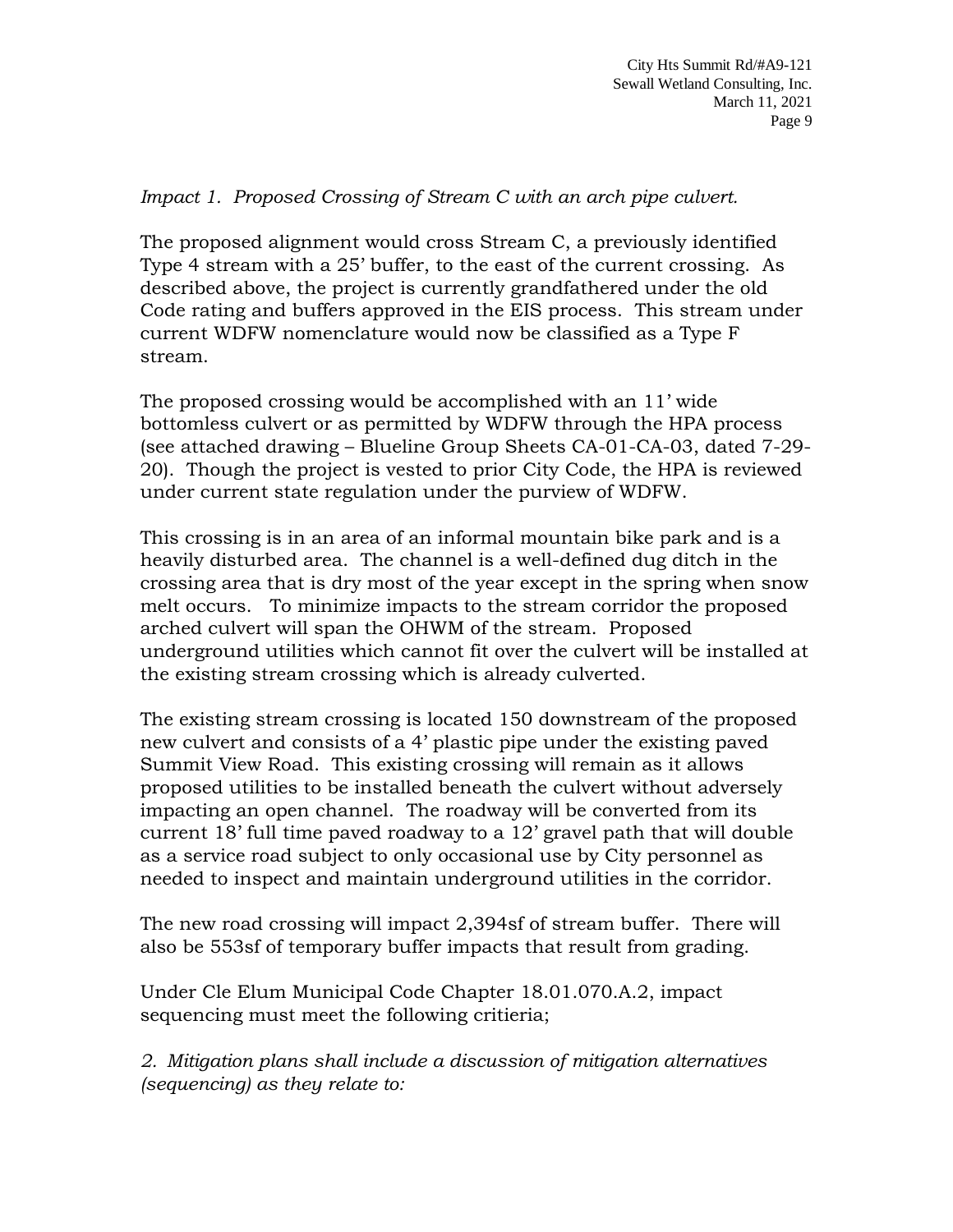*a. Avoiding the impact altogether by not taking a certain action or parts of an action;*

Response: The City Heights project requires a north-south collector road be constructed through the site. The current north-south route (Summit View Drive) is inadequate and would need to be re-built and widened to provide safe access through the site. The rebuilding and widening would impact the stream corridor. In fact, due to the east-west orientation of the Stream C corridor, any north-south road alignment would need to cross the stream making impacts unavoidable.

Since impacts are unavoidable, the re-alignment of Summit View has been established to increase safety along the roadway corridor from Reed Street through the site. Specifically, vehicles from Reed would continue north of the intersection of Reed and Sixth and avoid unnecessary turning maneuvers associated with the existing Summit View alignment. The new alignment would also prevent adding excessive trips to Sixth Street which is a local access road not suited for the increased trips associated with the project. The realignment of Summit View Drive would impact the stream corridor however the impacts were minimized and will be properly mitigated.

*b. Minimizing impacts by limiting the degree or magnitude of the actions and its implementation, by using appropriate technology, or by taking affirmative steps to avoid or reduce impacts;*

Response: The road has been routed to avoid impacts to wetlands and their buffers. Minor buffer impacts to streams are proposed and have been minimized by using some of the existing road alignment as well as minimizing the road width to the minimum needed.

## *c. Rectifying the impact by repairing, rehabilitating, or restoring the affected environment;*

Response: As shown on the "Buffer Restoration Plan", buffer impacts are both mitigated through averaging as well as restoration of any disturbed areas. Most of these areas are already devoid of vegetation and will be replanted with a mix of native shrubs.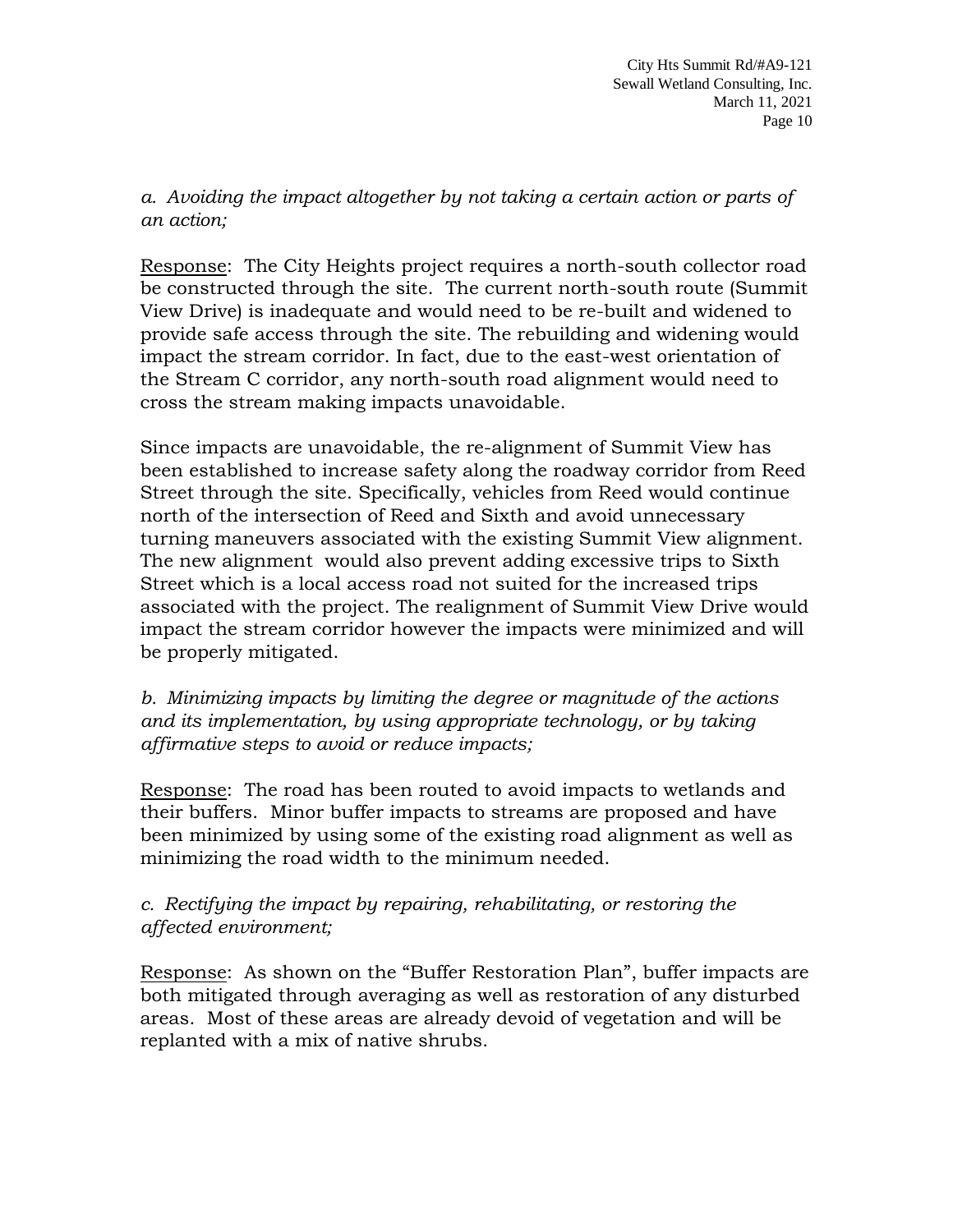*d. Reducing or eliminating the impact over time by preservation and maintenance operations during the life of the action;*

#### Response: NA

*e. Compensating for the impact by replacing, enhancing, or providing substitute resources or environments; and/or*

Response: As previously described, buffers will be averaged and enhanced with some native shrub plantings.

*f. Monitoring the impact and taking appropriate corrective measures.*

Response: The proposed buffer mitigation will be monitored for a 3 year period as required.

#### *Proposed Mitigation*

This buffer impact will be mitigated through "averaging" the buffer and adding an additional area of equal size to the buffer in the vicinity of the crossing (see Sheet CA-01 of the Blueline Plan set).

The 553sf of area that will be temporality impacted will be restored with native plantings to include 15 snowberry plants in 2 gallon containers.

The removal of asphalt along the existing stream crossing will include decompaction of the soils and seeding with a native grass seed mix.

*Impact 2. Proposed Crossing of Stream C with a small footbridge and hanging utilities.*

The proposed footbridge crossing the Type 4 stream will impact 374sf of buffer, as well as have 560sf of temporary impact for grading for utility installation.

#### *Proposed Mitigation*

This buffer impact will be mitigated through "averaging" the buffer and adding an additional area of equal size to the buffer in the vicinity of the crossing (see Sheet CA-03 of the Blueline Plan set).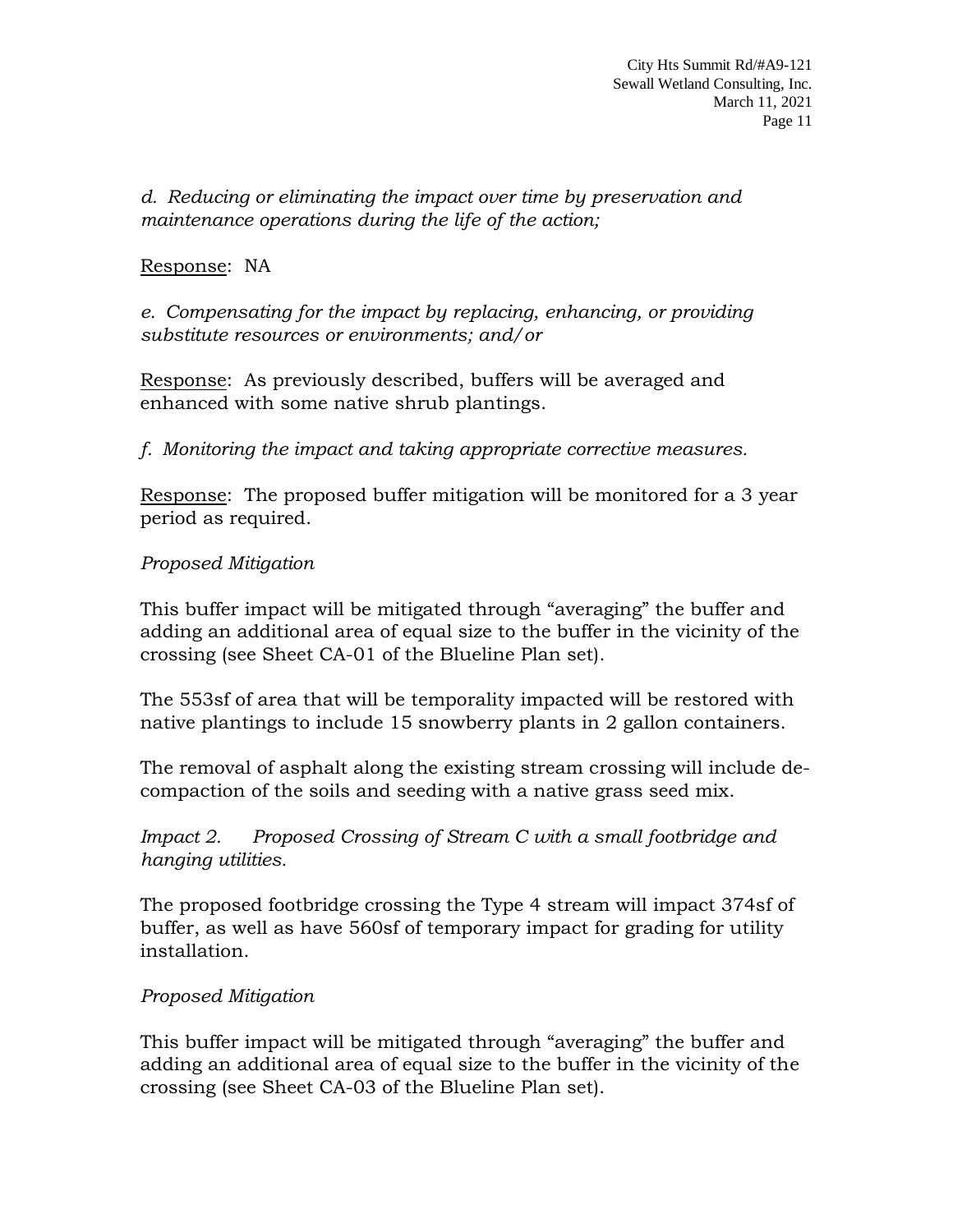The 560sf of area that will be temporality impacted will be restored with native plantings to include 16 snowberry plants in 2 gallon containers.

## *Impact 3. Proposed Stormwater outfall to buffer of Stream C.*

The proposed stormwater outfall will be located within the 25' buffer of Stream C. The permanent impact to the buffer from the outfall structure is 400sf. In addition there will be 742sf of temporary impact to the buffer for construction of the outfall. The permanent impact will be mitigated by averaging a slightly larger area (766sf) to the east of the impact along the stream buffer (see Sheet CA-03 of the Blueline Plan set). The temporary impact will include restoration of the area with 10 clustered rose and 10 snowberry plants in 2 gallon containers.

## *Functions and Values of impacted areas*

The buffer areas proposed for impacts in this portion of the project are low functioning sparsely vegetated areas that were historically part of a coal mine. Currently most of this buffer is highly disturbed by the existing mountain bike park and its associated trails and disturbed areas as well as areas barren of vegetation form past mine disturbance. This is particularly evident around Summit Road. There is little function of these areas to the stream buffer with the exception of the overstory trees providing some shade to the brief periods when water flows in this channel, as well as providing some organic matter to the channel. The proposed areas of added buffer are generally vegetated areas that do provide additional protection to the stream. In addition the restored areas of buffer from temporary disturbance will be revegetated with more plants than currently exists in this area. This restoration planting will increase protection to the stream as well las provide a source of organic debris as well as some erosion protection of the banks of this stream which are sparsely vegetated.

## *Permits Required*

•An HPA will be required for the culvert installation within the stream.

•There is no work proposed within wetlands or filling of stream channel so no US Army Corps 404 Permit would be required. There is no reason to have a "jurisdictional determination" conducted for this project. That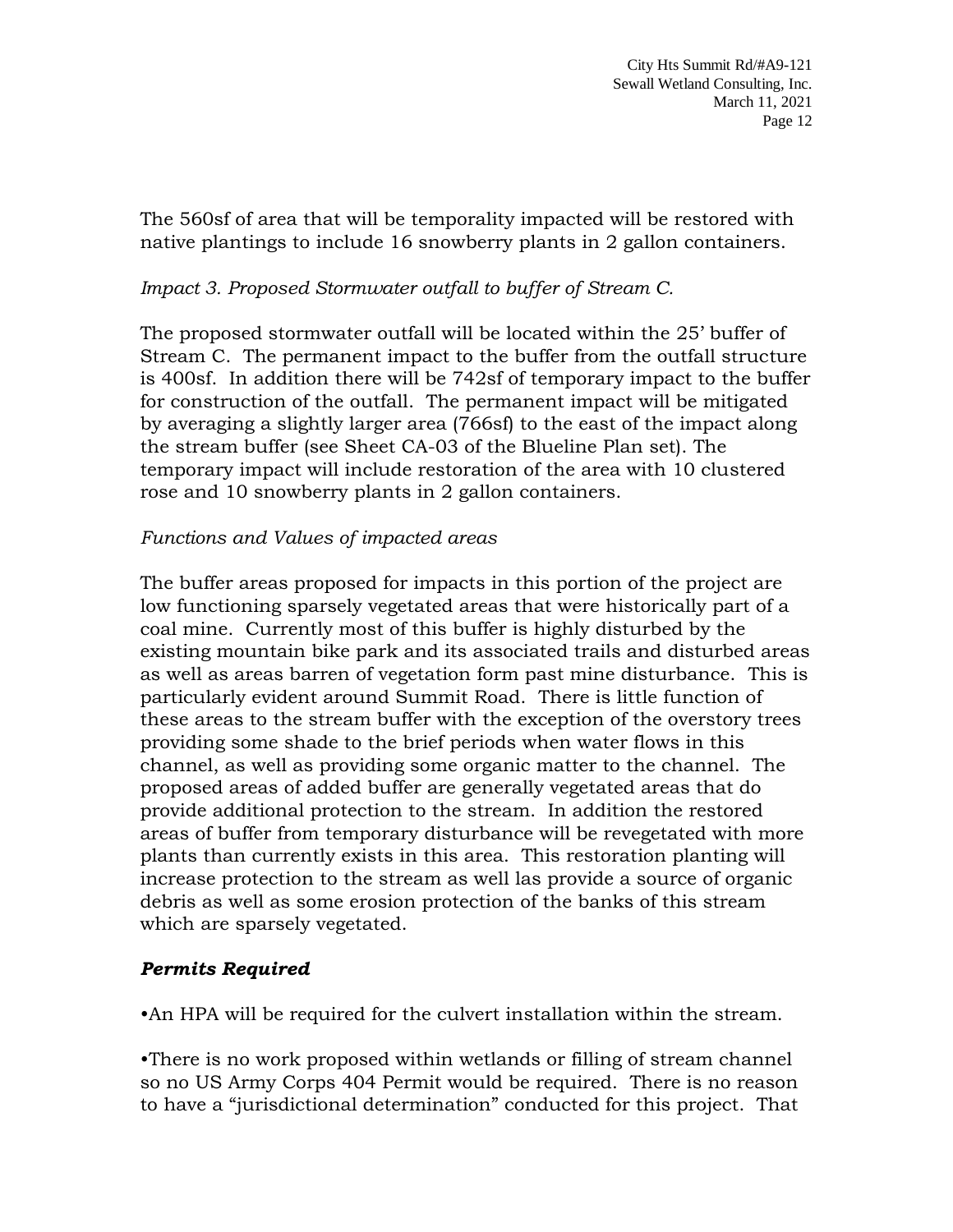is generally done by the Corps when a project is trying to determine if the proposed impacts to wetlands or waters is connected to a navigable water, and thus jurisdictional.

•A 401 Water Quality Certification would also not be needed form WADOW as there is no Corp permit required, and the thresholds for a requiring 401 water quality permit are not met.

If you have any questions in regards to this report or need additional information, please feel free to contact me at (253) 859-0515 or at [esewall@sewallwc.com](mailto:esewall@sewallwc.com) .

Sincerely, *Sewall Wetland Consulting, Inc.*

Il Senl

Ed Sewall Senior Wetlands Ecologist PWS #212

Attached – City Heights Buffer Restoration Plan, Sewall Wetland Consulting, Inc. 10-26-20